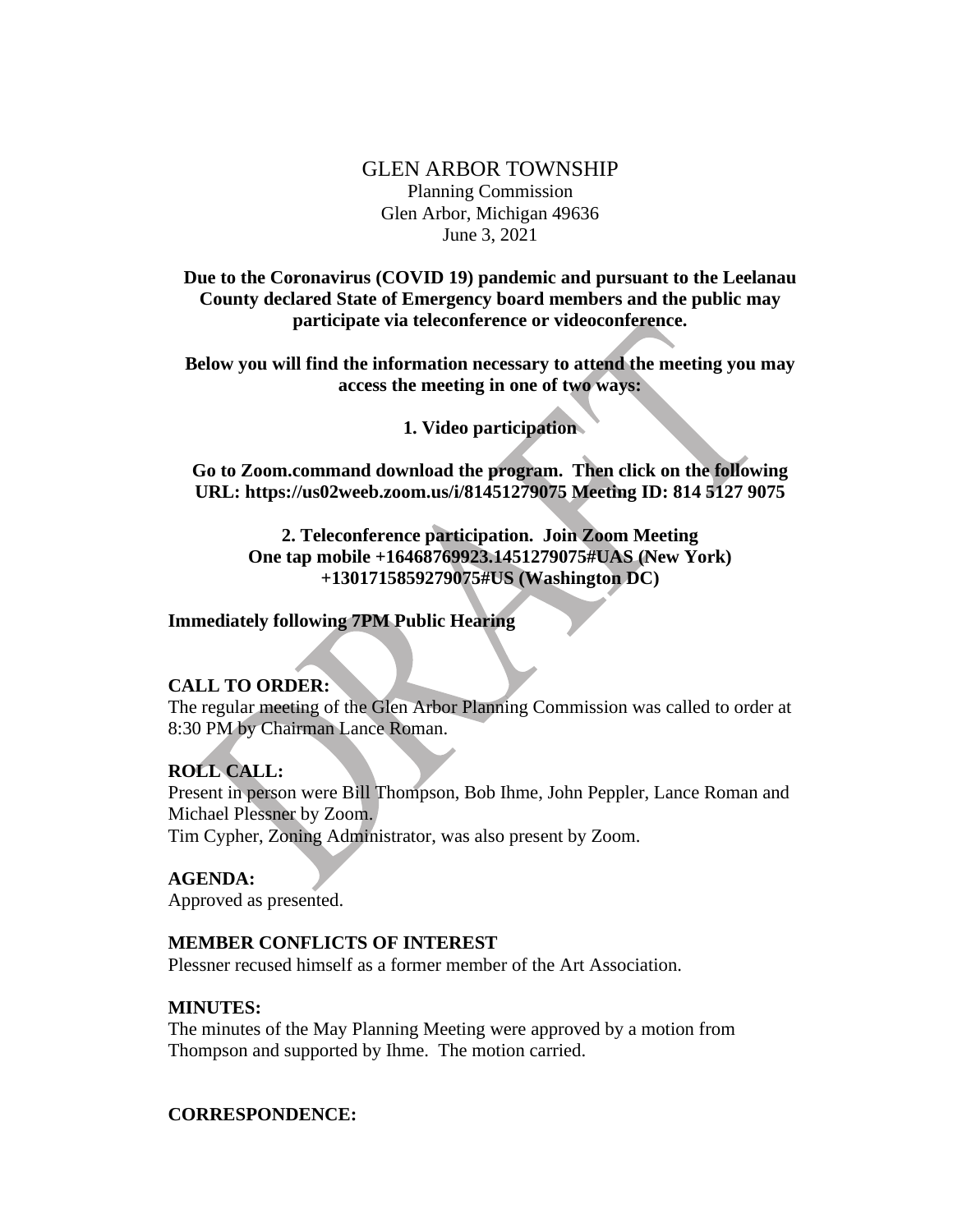There was no correspondence

### **TOWNSHIP BOARD REPORT:**

Peppler reported that there was a well-attended Ceremony at the Glen Arbor Cemetery on Memorial Day.

### **ZONING ADMINISTRATORS REPORT:**

Cypher reported he issued four land use permits last month as well as 100 phone calls in relation to the letters that went out regarding the rezoning in the Business District. An investigation is ongoing regarding a shed that was built on a drain field

### **ZONING BOARD OF APPEALS REPORT:**

Cypher reported the ZBA approved one variance and has decided to record their meetings. The ZBA will hold all future decisions until they have consulted with the legal counsel.

## **PUBLIC COMMENTS:**

### **BUSINESS:**

**1.** Glen Lake Chamber of Commerce (GLCC) & the Glen Arbor Arts Center (GAAC)

Patricia Widmayer speaking as the Events Coordinator of the Glen Lake Chamber of Commerce and representative for the Glen Arbor Arts Center Collaborative Public Arts Project presented a request to amend the Sign Ordinance to recognize Public Art as an allowable activity in the Business District.

What the Chamber and Arts Center propose is to mount  $5 - 75x5$  juried art panels on the facades of the most visible buildings in the Business District from April 2022 to April 2023 and, potentially, cycle annually.

Roman: "Could anyone put up their own artwork?"

Cypher: "You can put up anything you please. Size can be regulated."

- 2. Review Ordinance update proposals
	- a. Relaxing off street parking requirements in Business District
	- b. Fences as structures review
- 3. Ordinance review sub-committee update

Roman will join subcommittee with Plessner and Cypher and set up a meetings over the summer and will report progress at the September regular Planning meeting.

### **PUBLIC COMMENTS:**

Cypher reported the Attorney is reviewing an application and a public hearing will be scheduled.

### **COMMISSION MEMBER COMMENTS:**

Peppler announced there will be a  $4<sup>th</sup>$  of July parade this year!! Ihme "What are parameters around conditional zoning? Is it a potential option?